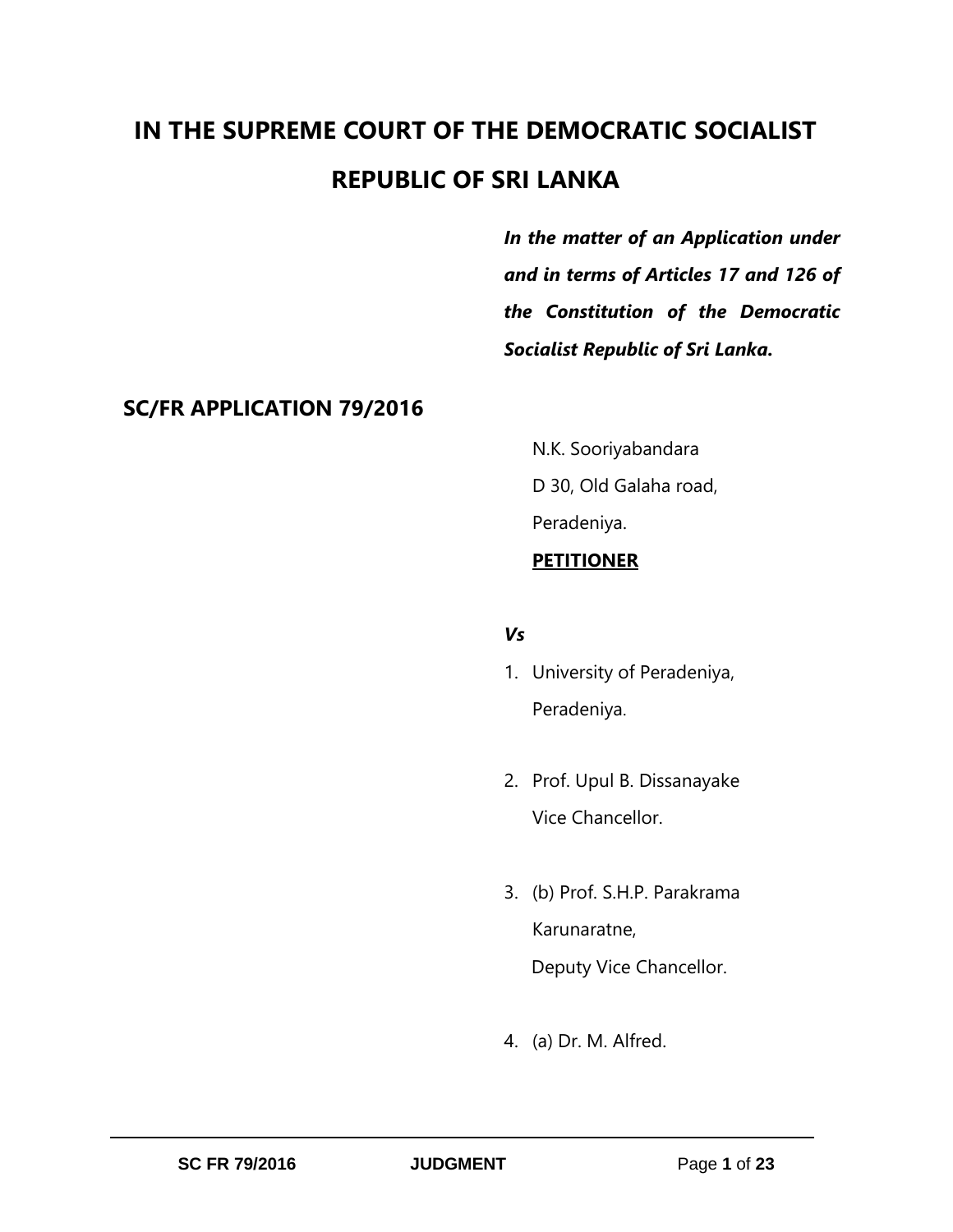- 5. (a) Prof. O.G. Dayaratne Bandara
- 6. Prof. W.M. Tilakaratne.
- 7. Prof. Leelananda Rajapaksha.
- 8. Prof. V.S. Weerasinghe.
- 9. (a) Prof. D.K.N.P. Pushpakumara.

10. Prof H.B.S Ariyaratne

- 11. Prof. D.B.M. Wickramaratne.
- 12. (a) Prof. N.A.A.S.P. Nissanka.
- 13. (a) Prof. Anoma Abeyratne.
- 14. Prof. S.R. Kodituwakku.
- 15. Mrs. K.D. Gayathri M. Abeygunasekera.
- 16. Dr. Ranil Abeysinghe.
- 17. (a) Prof. C.M. Maddumabandara.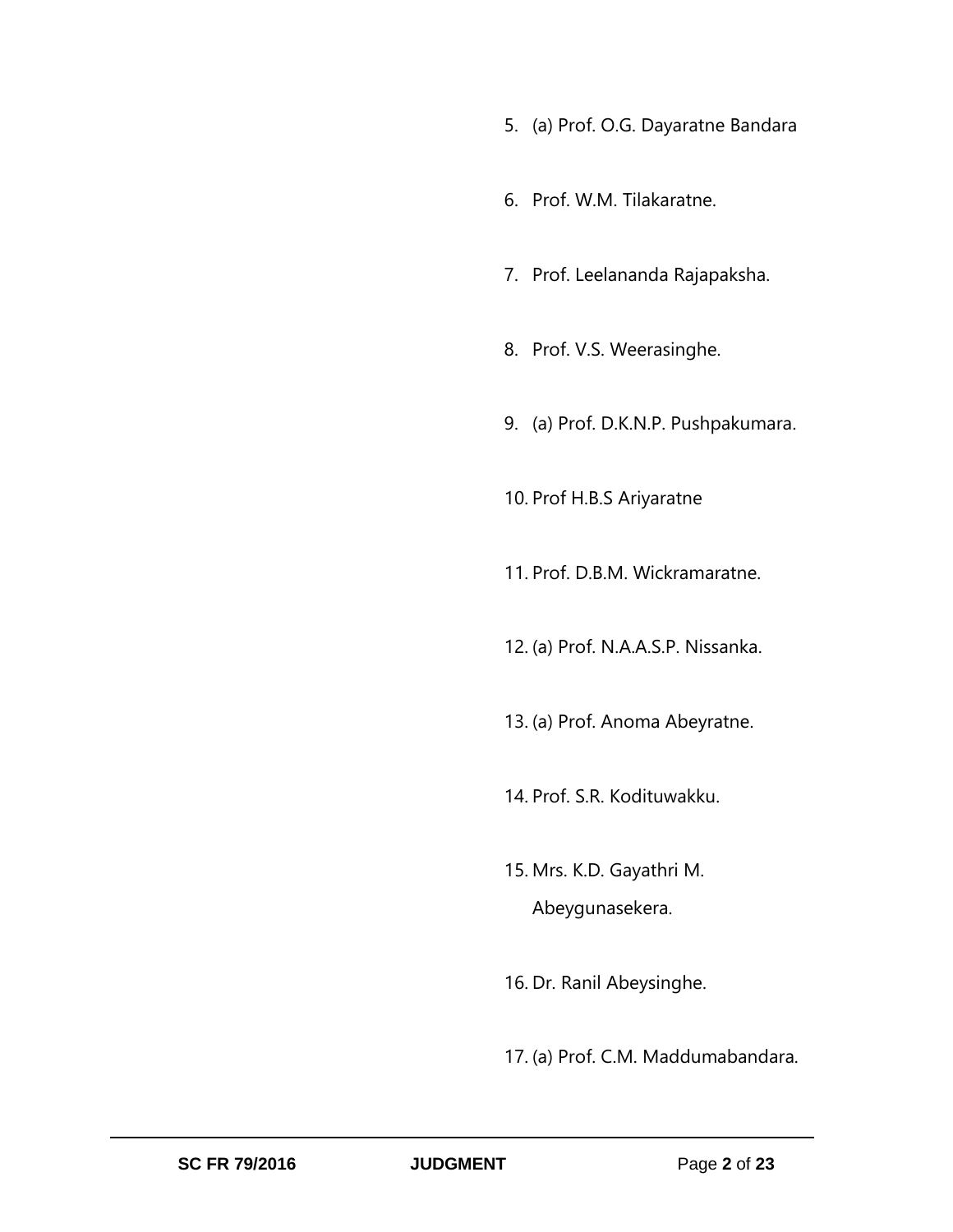18. Mr. U.W. Attanayake.

19. (a) Prof. I.M.K. Liyanage.

20. Mr. G.S.J. Dissanayake.

- 21. Mr. E.H.M. Palitha Elkaduwa.
- 22. Mr. Upul Kumarapperuma.
- 23. Prof. P.B. Meegaskumbura.
- 24. Dr. Mohamed Thaha Ziyard Mohamed.

25. Prof. K.N.O. Dharmadasa.

26. Dr. Selvy Tiruchandran.

27. (c) Maneesha Seneviratne.

27. (i) Mr. Rawana Wijeratne.

28. Mr. Lal Wijenayake.

29. (a) Dr. M.A.J.C. Marasinghe.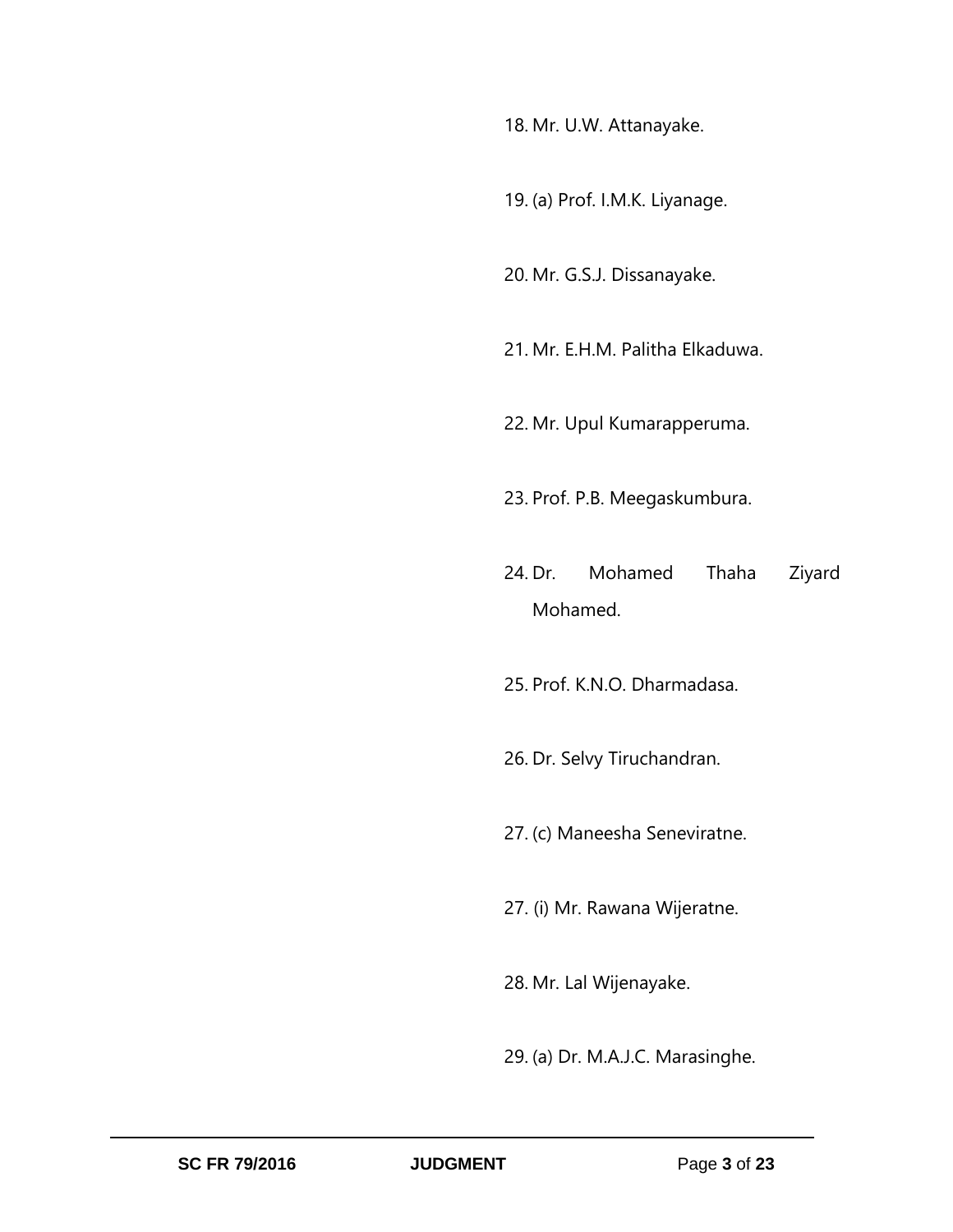Dean, Faculty of Allied Health Sciences.

- 30. (a) Dr. J.A.V.P. Jayasinghe. Dean, Faculty of Dental Science.
- 31. (a) Prof. G.B. Herath. Dean, Faculty of Engineering.
- 32. (a) Dr. D.M.S. Munasinghe. Dean, Faculty of Veterinary Science.
- 33. (a) Prof. A.S. Abegunawardana. Dean, Faculty of Medicine.
- 34. (a) Most Ven. Niyangoda Vijithasiri Council Member.
- 35. (a) Mr. Samantha Rathwaththe Council Member
- 36. (a) Nihal Rupasinghe Council Member
- 37. (a) Dr. D.M.R.B. Dissanayaka Council Member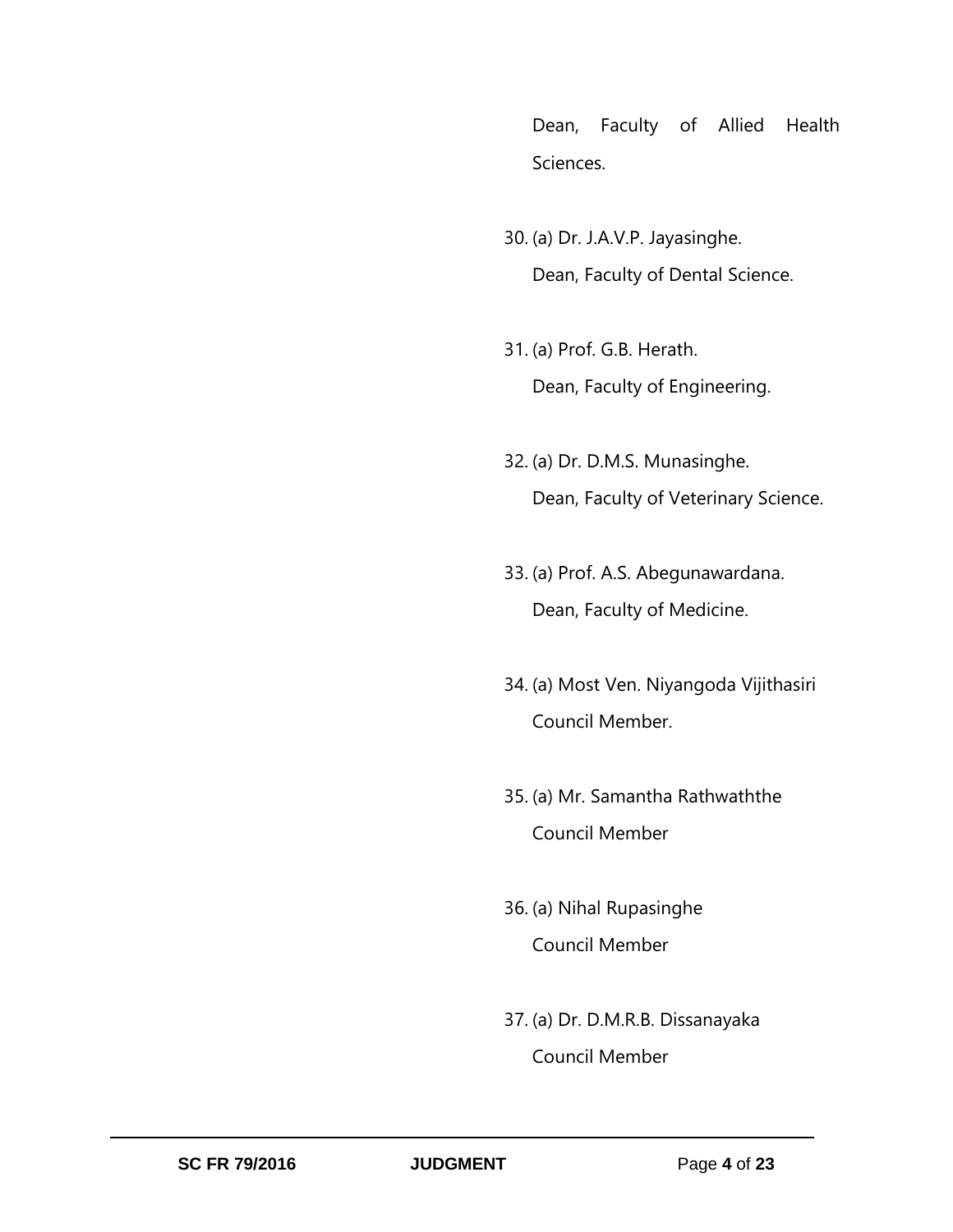- 38. (a) Mr. Udayana Kirigoda Council Member
- 39. (a) Mr. Prasanna Gunathilaka Council Member
- 40. (a) Eng. Mahendra Wijepala Council Member
- 41. (a) Dr. Gamini Buthpitiya Council Member
- 42. (a) Dr. Syril Wijesurendra Council Member
- 43. (a) Prof. N.D. Samarawicrama Council Member
- 44. (a) Mr. Janaka Chaminda Warnakula Council Member
- 45. (a) Mr. Gamini Dissanayaka Council Member
- 46. (a) Prof Geri Pieris Council Member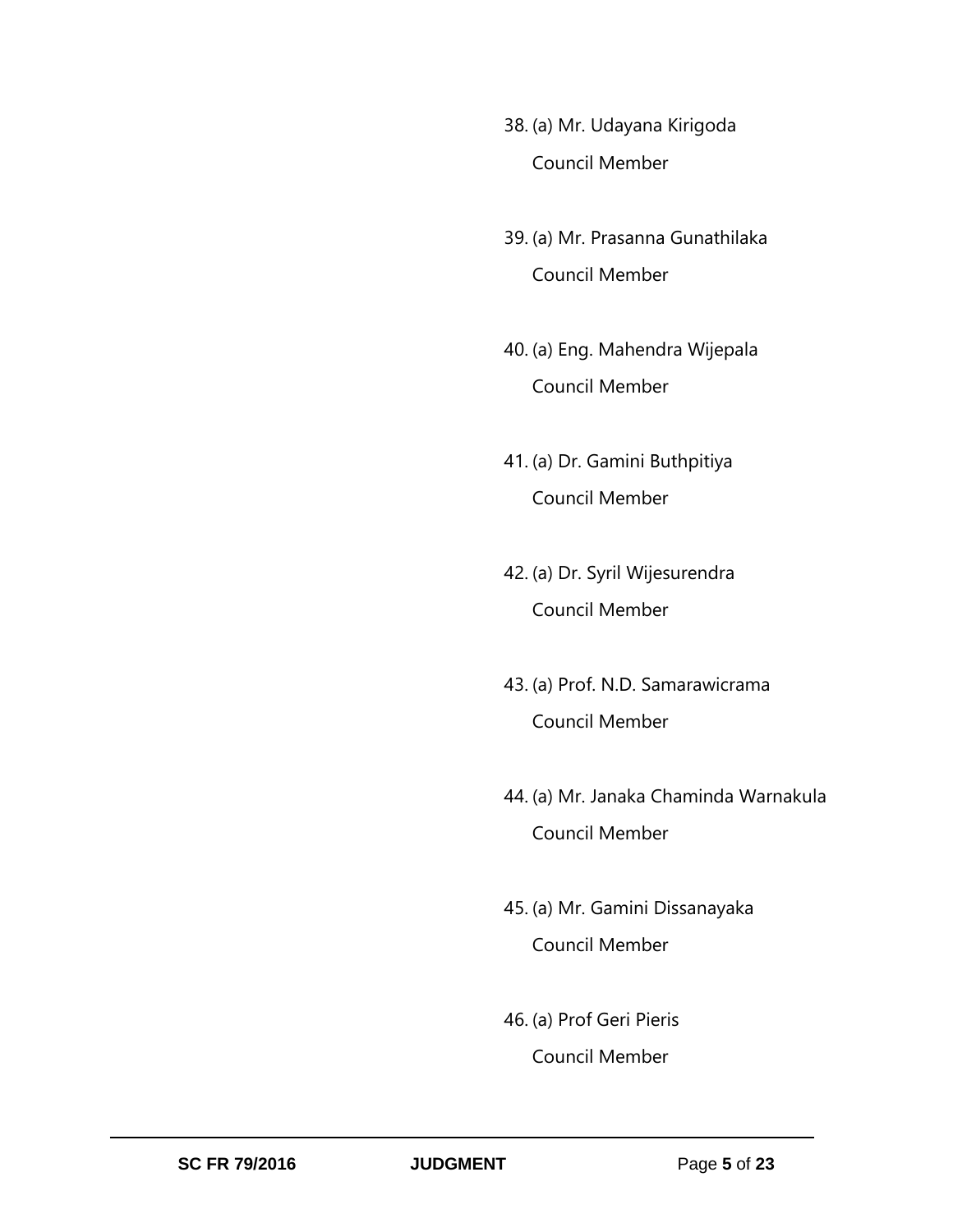2<sup>nd</sup> to 46(a) Respondents all of University of Peradeniya but 6<sup>th</sup>, 7<sup>th</sup> ,8<sup>th</sup>,10<sup>th</sup>,11<sup>th</sup>,15<sup>th</sup>,16<sup>th</sup>,17(a),18<sup>th</sup>, 19(a), 20th, 21st, 22nd, 23rd, 24th, 25th  $,26^{th}$ , 27(c) and 27 are no more present

- 29. Prof. Lakshman Wijeyaweera Faculty of Dental Sciences, University of Peradeniya, Peradeniya
- 30. Dr. S.B. Ekanayake. University of Peradeniya, Peradeniya.
- 31. University Grants Commission, No. 20, Ward Place, Colombo 07.
- 32. Hon. Attorney General, Attorney – General's Department, Hulftsdorp Street, Colombo 12.

### **RESPONDENTS**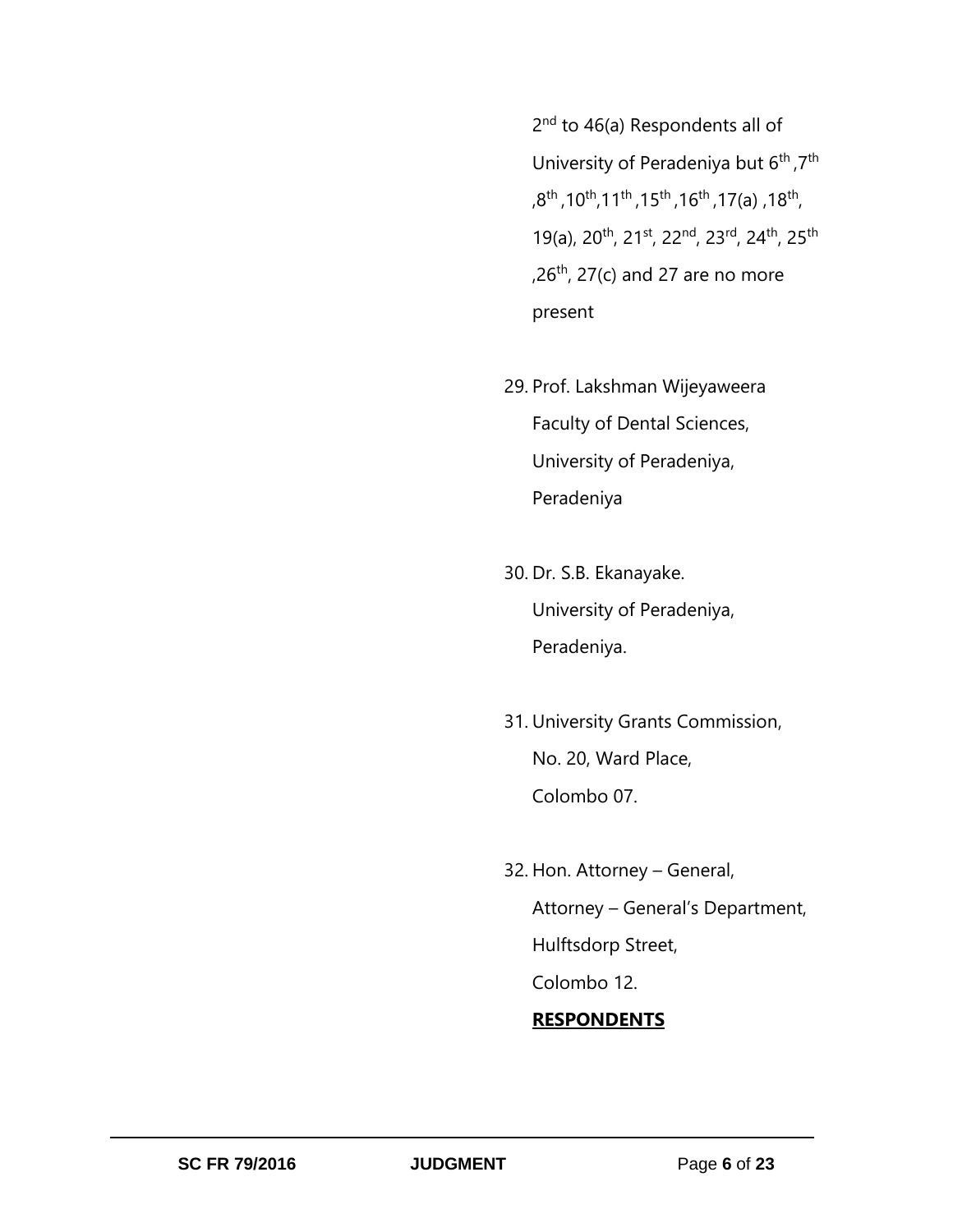## **BEFORE : S. THURAIRAJA, PC, J. E.A.G.R. AMARASEKARA, J and JANAK DE SILVA, J.**

**COUNSEL :** Nihal Jayawardena, PC with Buddhi Kaluthanthri instructed by Nelum Senanayake for the Petitioners. Suren Gnanaraj SSC for the Respondents.

**ARGUED ON :** 25th February 2021.

**WRITTEN SUBMISSIONS**: Respondents on 21<sup>st</sup> October 2020.

**DECIDED ON** : 12<sup>th</sup> November 2021.

### **S. THURAIRAJA, PC, J.**

The 1<sup>st</sup> Petitioner, N.K. Sooriyabandara (Hereinafter referred to as "the Petitioner") has made the instant application seeking relief in respect of the infringement of his Fundamental Rights guaranteed under and in terms of the Constitution, in the manner hereinafter more fully set out, against the Respondents.

The 1<sup>st</sup> Respondent is the University of Peradeniya (hereinafter referred to as "the University), the 2<sup>nd</sup> Respondent is Prof. Upul B. Dissanayake; the Vice Chancellor of the University and the 3<sup>rd</sup> Respondent is the Deputy Vice Chancellor of the University. The 4<sup>th</sup>- $30<sup>th</sup>$  Respondents are parties affiliated with the University,  $31<sup>st</sup>$  Respondent is the University Grants Commission and the 32nd Respondent is the Hon. Attorney General.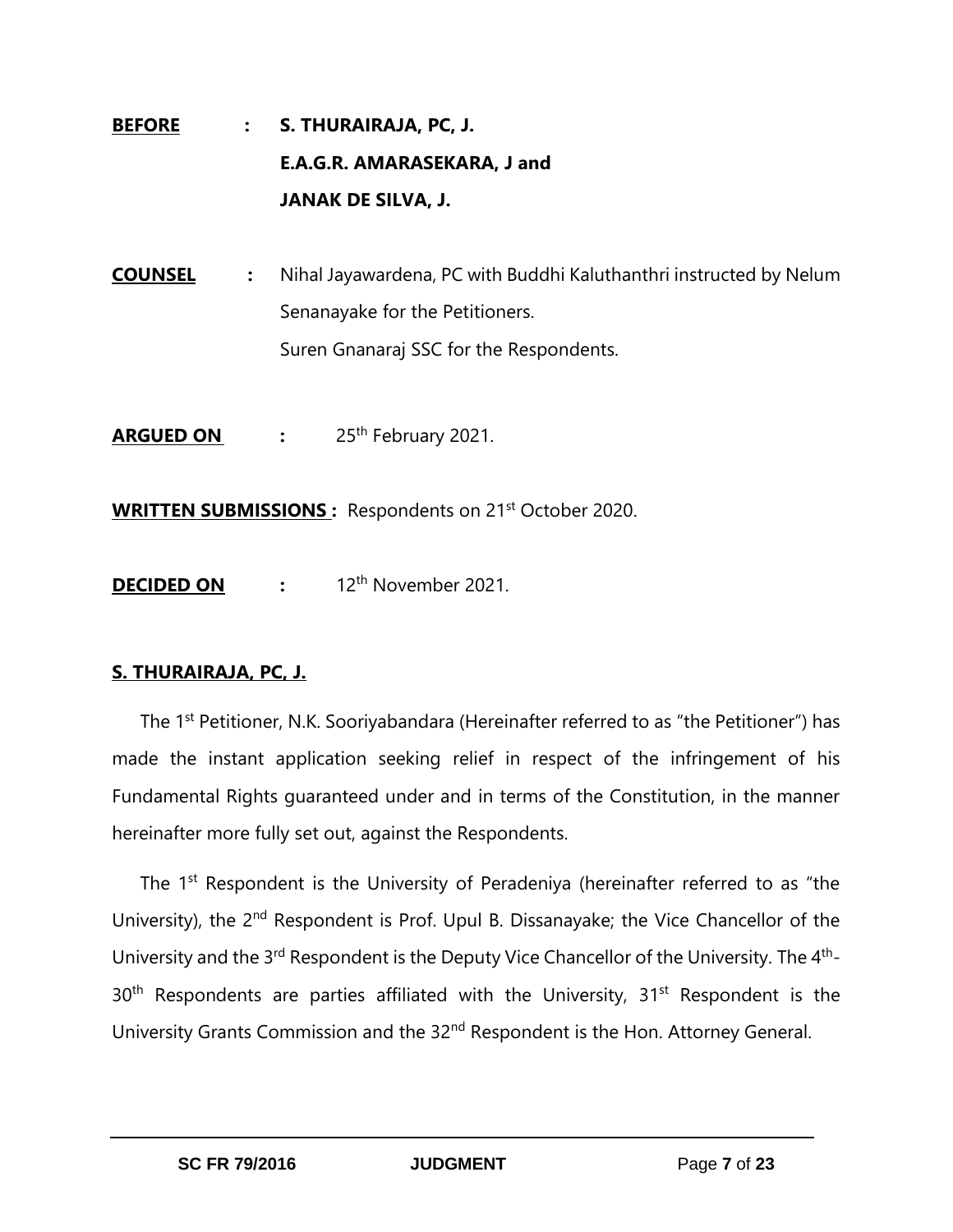The Petitioners instituted an action at the Supreme Court under Article 126 of the Constitution, through Petition dated 3<sup>rd</sup> March 2016 against the Respondents claiming that the Fundamental Rights of the Petitioner as guaranteed by Article 12(1) and Article 14(1)(g) of the Constitution have been infringed by the Respondents and further requesting for interim relief suspending the letter of termination of services of the Petitioner as contained in the document marked 'P12' and interim relief restraining the Respondents from evicting the Petitioner from staff quarters until the final determination of the instant case.

The Court was inclined to grant Leave to Proceed for the alleged violation of Article 12(1) of the Constitution. Additionally, the University was agreeable to give an undertaking that they would maintain the status quo to the extent of permitting the Petitioner to remain in the quarters until the final determination of the instant case, which was further extended on the grounds that the Petitioner would pay rent for the same.

### **The Facts**

The Petitioner had joined the University as a Marshal Grade II in September of 2007. Thereafter, the University had published an advertisement internally for the post of Chief Security Officer (CSO) Grade II on the 26<sup>th</sup> of November 2012 in accordance with the scheme of recruitment. The University received authorization to advertise this post by the University Grants Commission (UGC) by the Commission Circular No.160 dated 26<sup>th</sup> February 1982, which authorized each University to advertise, hold interviews and to make recommendations to the Commission for the appointments to all posts coming within the purview of Section 71(2)(ii) of the Universities Act No.16 of 1978 (hereinafter referred to as "the Universities Act") , excluding those posts referred to in paragraph (1) of the circular.

Pursuant to the said advertisement, the Petitioner and another applicant were called for an interview on the 26<sup>th</sup> of April 2013 before a selection committee appointed by the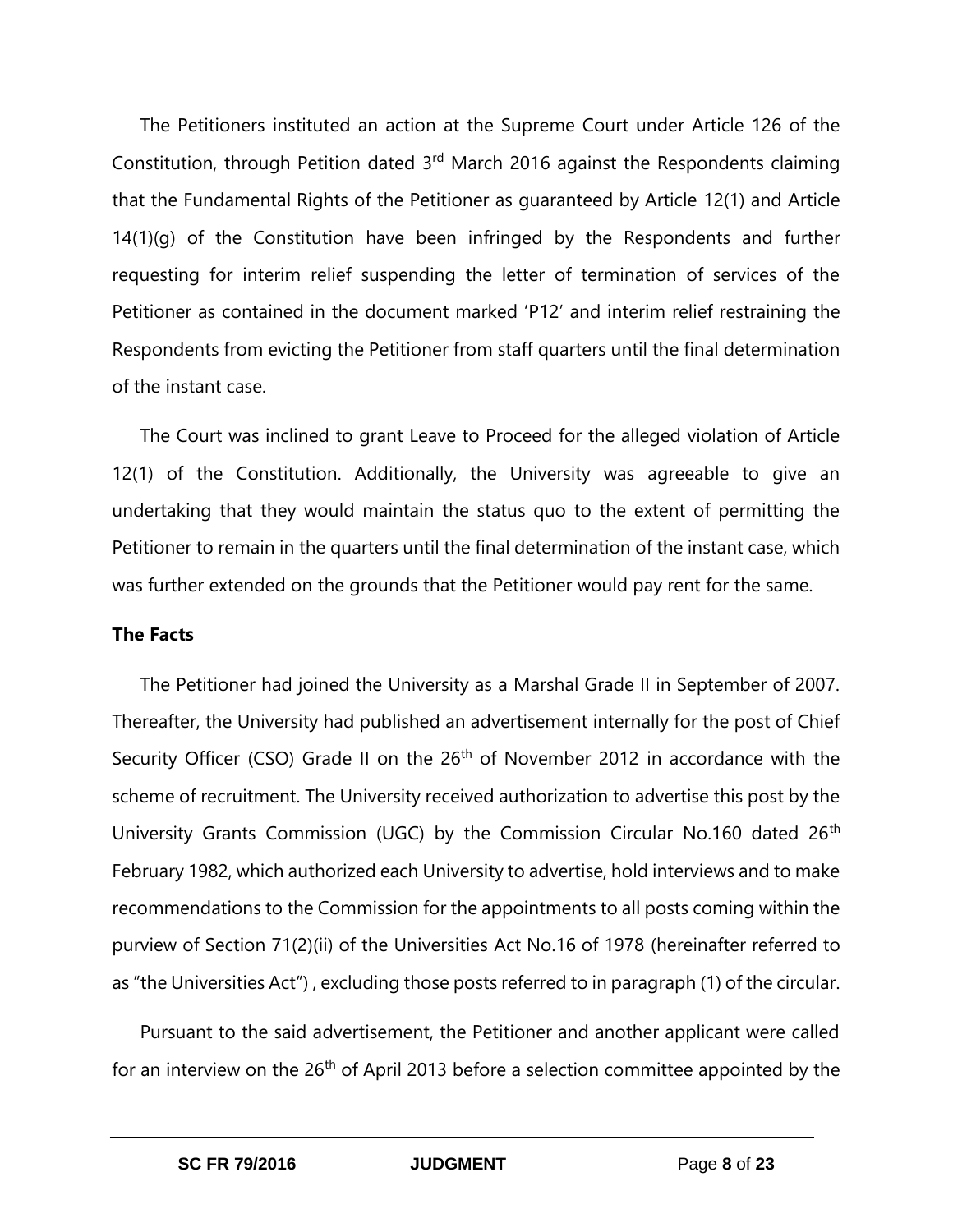University Council of the 1<sup>st</sup> Respondent. However, since neither candidate had performed satisfactorily at the interview, the University had decided to give the Petitioner an acting appointment for a period of 3 months with effect from 15<sup>th</sup> May 2013.

The selection committee was reconvened in October 2013 to reconsider the qualifications and the experience of the two short listed candidates in order to recommend one of them for a permanent post. At the said meeting, the selection committee had decided to recommend the Petitioner to the Council for the post of Chief Security Officer, initially on an acting basis for a period of 3 months, and on satisfactory completion of the same to appoint him on a permanent basis subject to probationary period of 1 year. This recommendation had thereafter been approved by the Council.

The Petitioner's acting appointment was thereafter extended for a further 3 months, subsequent to which the Petitioner was appointed by the UGC to the post of Chief Security Officer by letter dated 24<sup>th</sup> August 2014, subject to a probationary period of one year in terms of Section 71(2)(ii) of the Universities Act No.16 of 1978.

The Petitioner functioned in the post of CSO at the University from 15<sup>th</sup> September 2014 to 3<sup>rd</sup> March 2015. However, the University had received the following complaints relating to the conduct of the Petitioner as the CSO whilst on probation:

- a) Complaint by the Students Union, University of Peradeniya dated 23<sup>rd</sup> January 2015
- b) Complaint by the Proctor of the University of Peradeniya dated 26<sup>th</sup> January 2015
- c) Complaint by Director, Physical Education dated  $5<sup>th</sup>$  February 2015
- d) Complaint by Federation of Peradeniya University Teachers Associations (FPUTA) dated 12<sup>th</sup> February 2015
- e) Complaint by residents Mawalawatta dated 23<sup>rd</sup> October 2014 regarding the indiscipline of the security officers under the control of the Petitioner.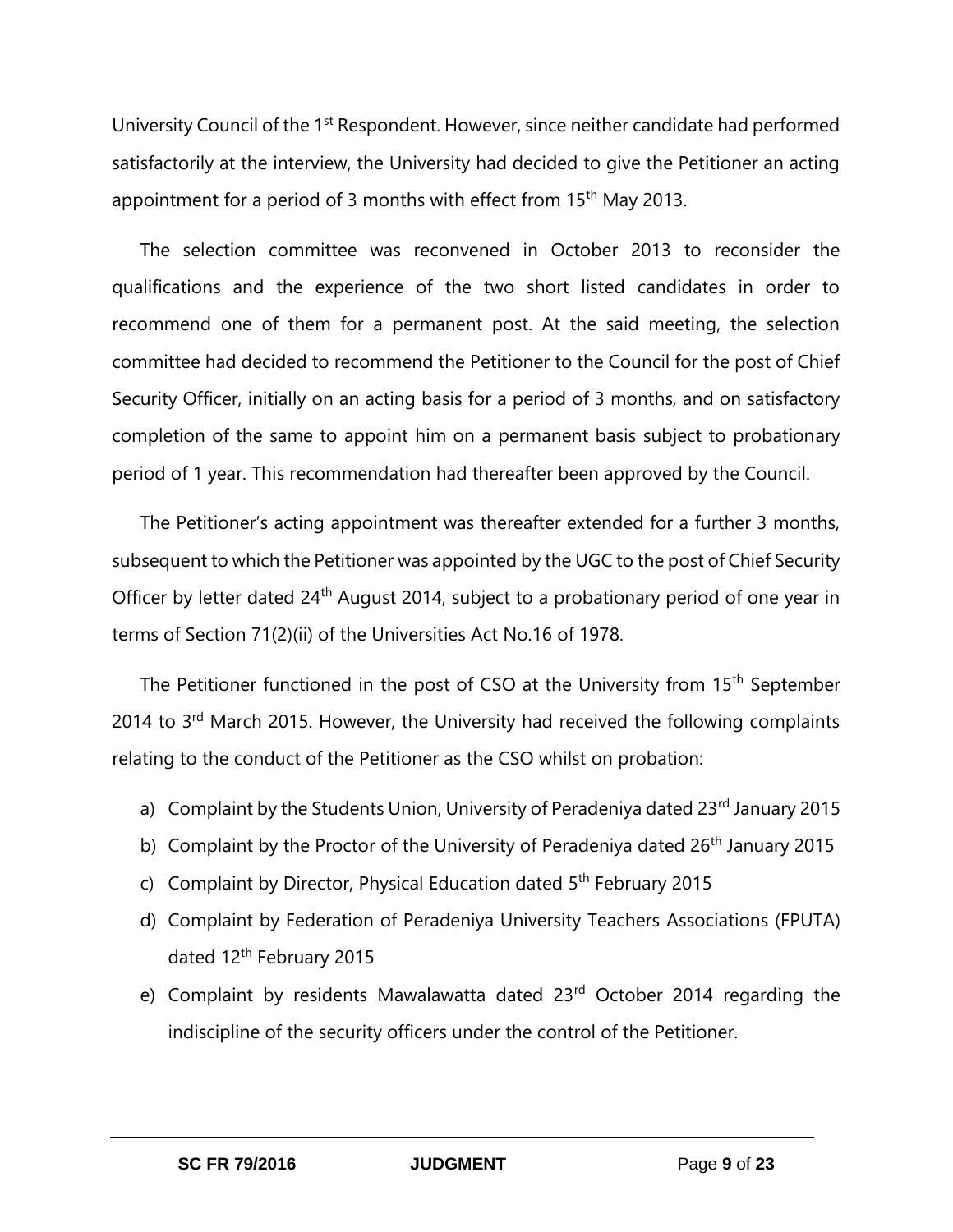The Respondents submit that the complaint made by the FPUTA, which is the parent association comprising of all the academics attached to the University of Peradeniya, was tabled before the Council of the University on the  $28<sup>th</sup>$  of February 2015, where it was decided to send the Petitioner on compulsory leave with full pay pending a preliminary investigation.

As per the Respondents, the Council had thereafter appointed a 3-member committee on 9<sup>th</sup> May 2015 in order to conduct a preliminary inquiry in connection with the complaints received against the Petitioner. However, the committee could not convene due to prior commitments of two members. As one member, namely Dr. Sugath Gunasekara was reluctant to continue as a member of the panel due to his belief that the investigation should only be conducted by a single member from the staff of the University and not a panel, Professor R.L. Wijeyaweera (hereinafter referred to as the "29<sup>th</sup> Respondent") was appointed in his place to avoid further delay.

The Committee had thereafter convened for the first time on  $6<sup>th</sup>$  of August 2015 and had recorded several statements including one from the Petitioner in connection with the complaint lodged by FPUTA on the 12<sup>th</sup> of February 2015. As per the Respondent all the documents made available to the committee during the investigation including statements made by the witnesses were made available to the Petitioner and the Petitioner was given the opportunity to place his response to the same including the complaints that had been made against him, both orally and in writing.

Further, The Petitioner's probation was also extended to facilitate the preliminary inquiry. Upon completion of the inquiry, the Committee had submitted its report dated 19<sup>th</sup> November 2015 to the Council of the University along with all the statements recorded and other evidence, including those submitted by the Petitioner.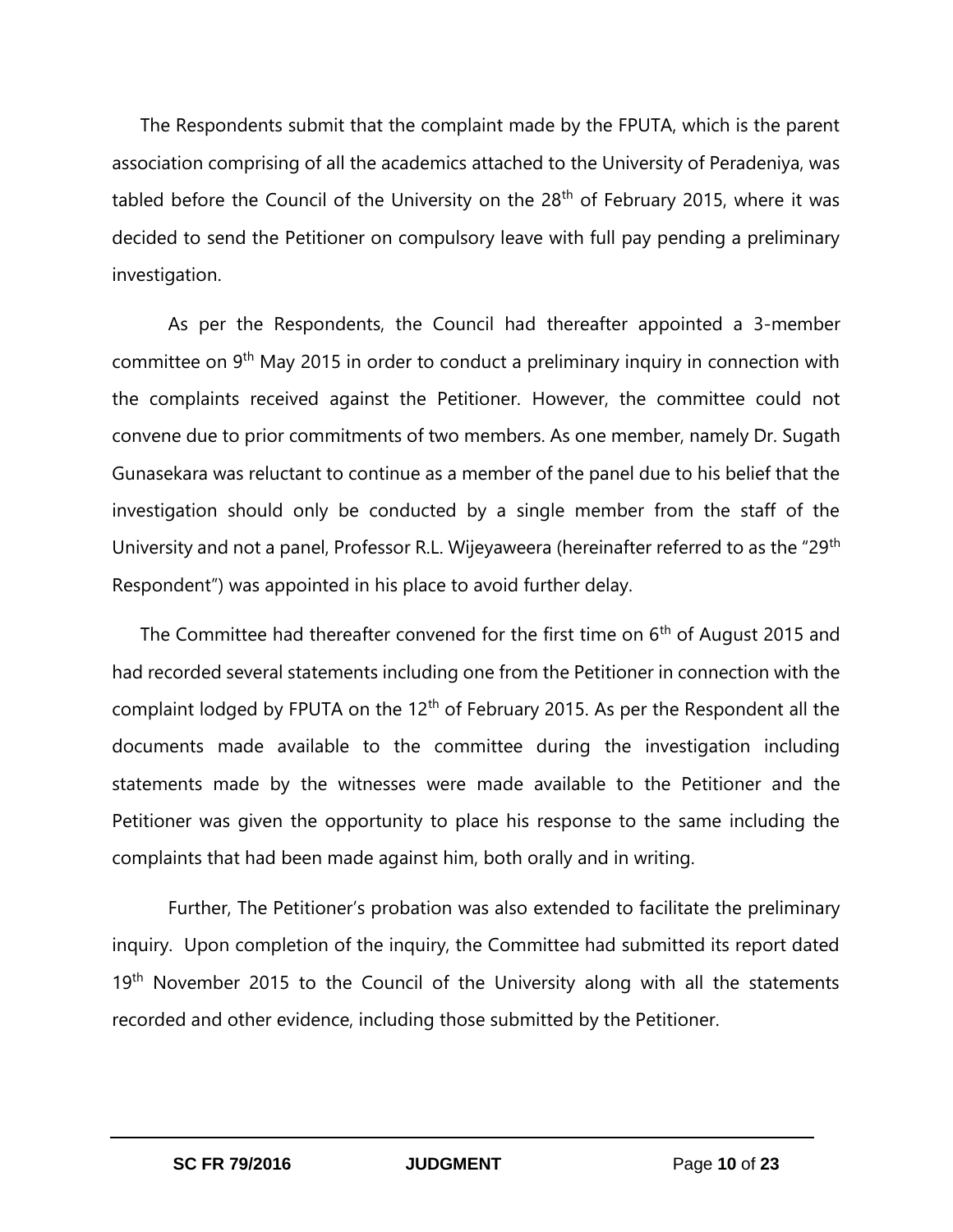As per the Respondent, the Committee had made the following findings with regard to the complaints made by FPUTA:

- (A) The Petitioner allowed outsiders to use the University pool without approval, during hours when the pool was closed.
	- i. The Petitioner had not obtained prior approval from the Director, Department of Physical Education to have the pool opened and used by some school children on the  $2^{nd}$ ,  $3^{rd}$ , and  $4^{th}$  of February 2015;
	- ii. The Petitioner had without any authorization used a key at the Chief Security Office and had opened the pool premises and allowed outsiders to use the pool despite objections from the security in charge of the pool;
	- iii. The Petitioner had allowed outsiders to use the pool on the  $2<sup>nd</sup>$  of February 2015 from 6.50 pm to 8.45 pm, when the pool was closed as the pool did not possess sufficient lighting to permit night-time swimming;
	- iv. The Petitioner had transferred the security officer on duty at the Pool on the 3<sup>rd</sup> of February 2015 to the Department of Management Studies;
	- v. The Petitioner had thereafter opened the pool on  $3^{rd}$  and  $4^{th}$  of February 2015, which were two public holidays without any approval and had allowed school children to use the pool, without the presence of pool attendants and lifeguards;
	- vi. The Petitioner had also caused a loss of Rs. 26,000 by permitting outsiders to use the Pool without proper payment to the University.
- (B) The Petitioner had inspected Room No.26 at the Arunachalam Hall in the night of the 5<sup>th</sup> of November 2014 without following the establishment procedure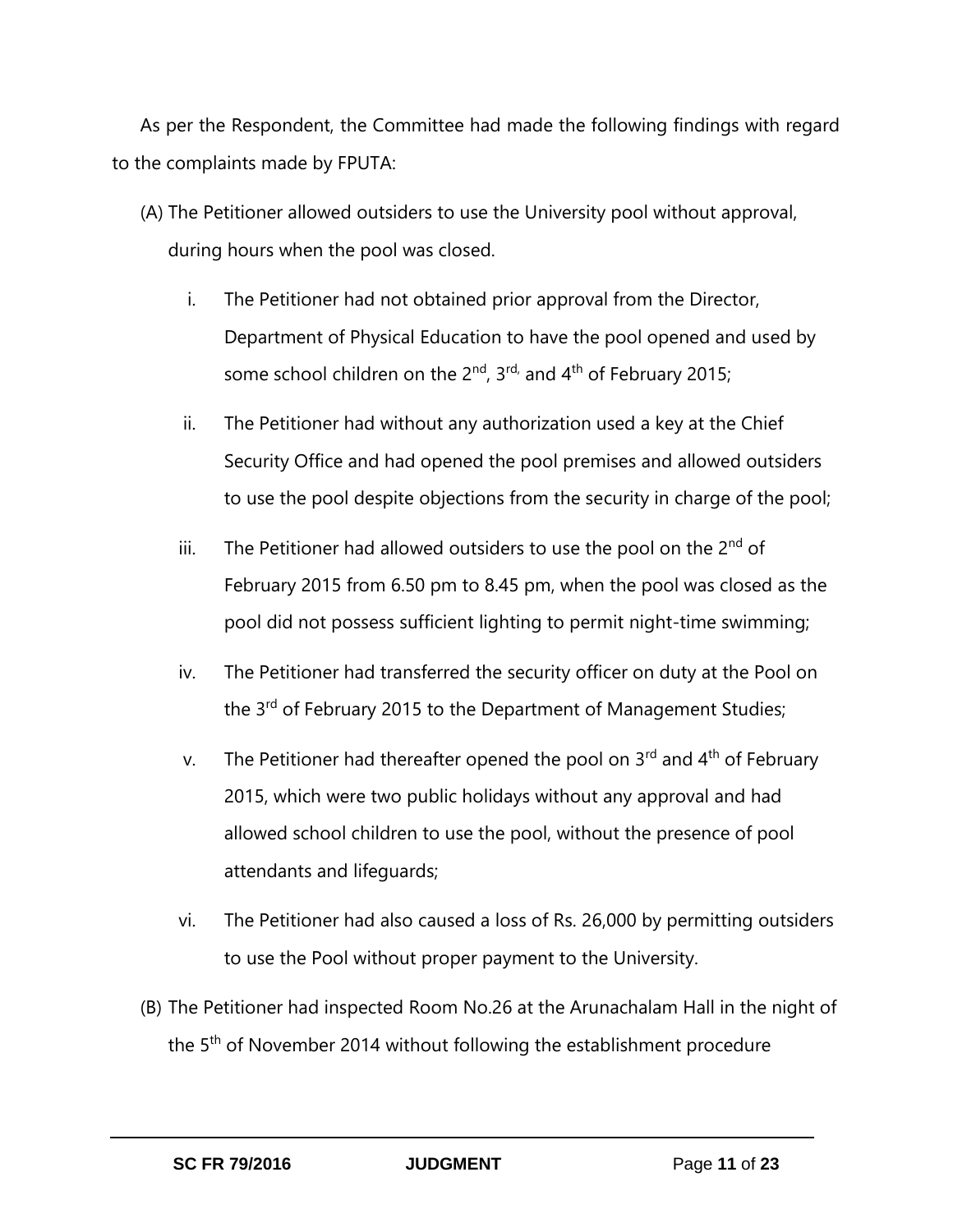- i. The Petitioner had admitted that he was aware that the procedure to be followed prior to entering a student room was that the Warden and/or the Proctor should be informed, and in their absence the Sub Warden should be informed, and the search party should comprise a Marshal and/or the Proctor or Deputy Proctor and the resident sub-Warden;
- ii. The Petitioner admitted that he had failed to inform any of the said persons and instead had entered Room No.26 on the 5<sup>th</sup> of November 2014 along with 6 other security officers at 2am, with prior notice to the Deputy Vice Chancellor;
- iii. The Deputy Vice Chancellor thereafter confirmed that he had not authorized the Petitioner to inspect Room No.26 in the Arunachalam Hall in the contravention of the established procedure.
- (C) The Petitioner had brought disrepute to Prof. K. Samarasinghe, Chairman of the Staff Residence Committee at the 118<sup>th</sup> meeting held on the 14<sup>th</sup> of November 2014.
- (D) The Petitioner had been cautioned on several occasions with regard to his unsatisfactory conduct Chief Security Officer.
- (E) The Petitioner had failed to maintain discipline among the security officers under his charge as evidenced by the complaints received from residents of Mawalawatta.
- (F) The Petitioner had taken 30 university cloaks on the false pretext of being required for a function at the Dental Faculty.

Accordingly, the Report of the Committee revealed that the complaints made by the FPUTA against the Petitioner were true and were of a very serious nature and the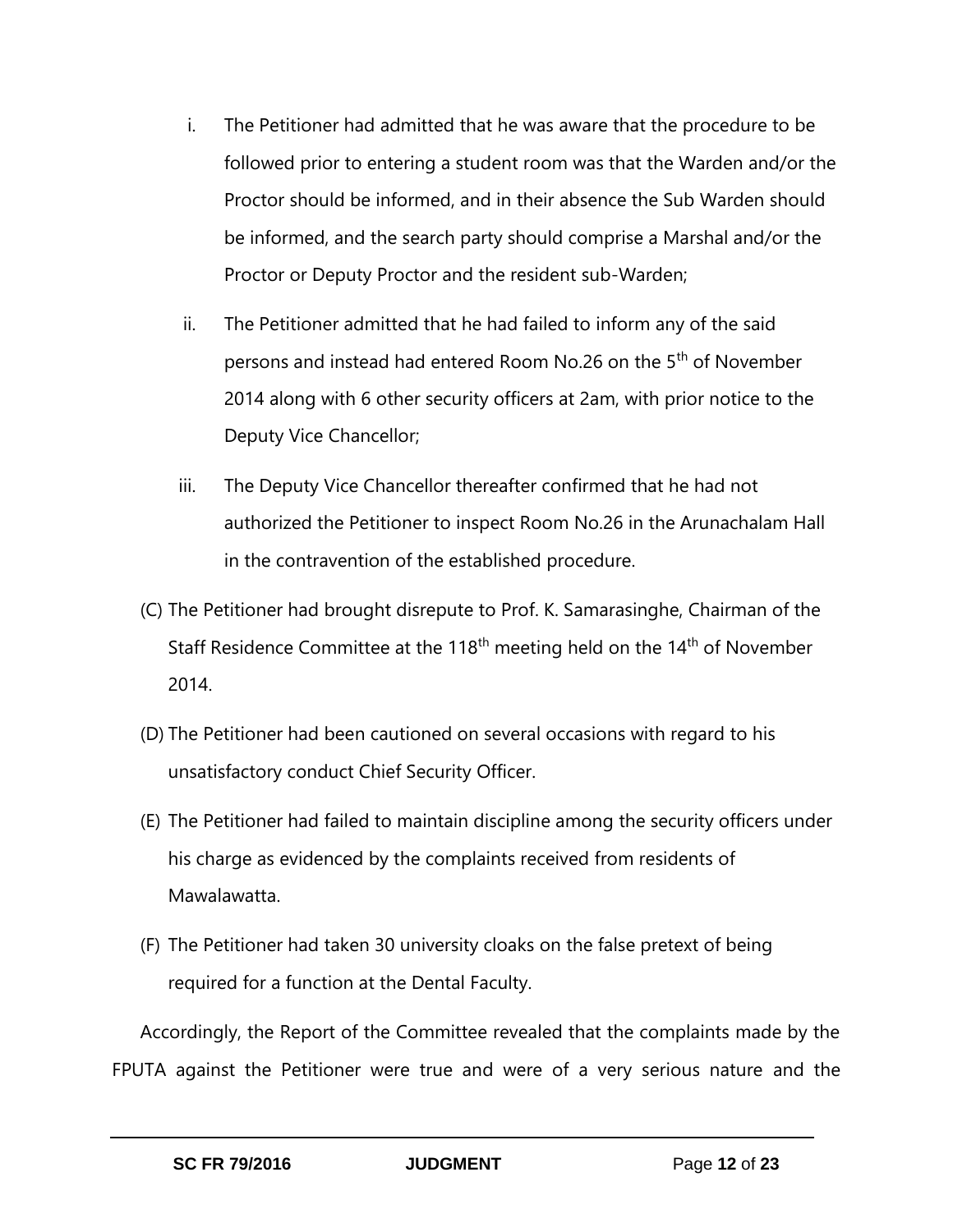Committee recommended that the Petitioner should not be confirmed in the post of CSO. This report had thereafter been tabled before the Council on 28<sup>th</sup> November 2015, which had unanimously decided not to confirm the Petitioner in the post of CSO and accordingly to terminate his services with effect from 28<sup>th</sup> November 2015 under Section 21:3:1 of Chapter III and Section 6:1 of chapter V of the Establishments Code of the University Grants Commission and higher Educational Institutions.

The decision of the Council had been forwarded to the UGC by letter dated 14<sup>th</sup> December 2016 for its approval to terminate the services of the Petitioner who was still on probation at the time. In response to the said letter the UGC had informed the University by a letter dated  $20<sup>th</sup>$  January 2016 that the concurrence of the UGC was not required and that the Council of the University was vested with the authority to terminate the services of the Petitioner.

The Petitioner had finally been informed of the termination of his services by letter dated 10<sup>th</sup> of February 2016 titled "Termination of service" informing him that the Governing Council has decided in its 448<sup>th</sup> meeting held on 28<sup>th</sup> November 2015 that subsequent to the findings of the Fact Finding Committee it was unanimously decided to not confirm him in the position of CSO and to terminate his services with effect from 28<sup>th</sup> November 2015 under Section 21:3:1 of Chapter III and Section 6:1 of Chapter V of the University Establishment Code of UGC and HEIs.

At this juncture, I find it pertinent to establish the facts as submitted by the Petitioner by the Petition dated 3rd March 2016.

The Petitioner states that during the time period the Petitioner functioned in the post of CSO from 15<sup>th</sup> September 2015 to 3<sup>rd</sup> March 2016, he had not received any complaints regarding his performance. The Petitioner states that he later came to know that the Governing Council had decided to hold a preliminary investigation in February 2015 in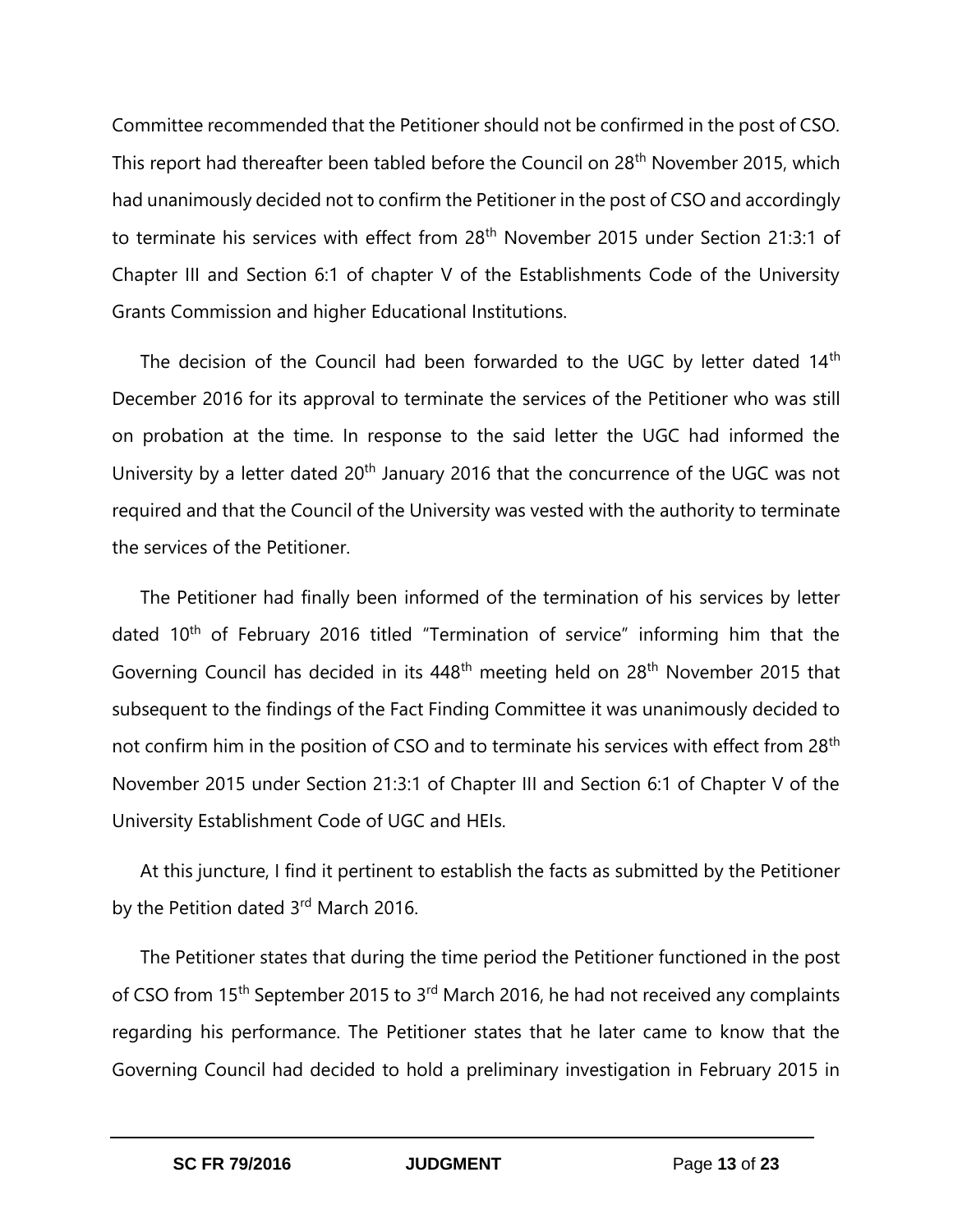respect of the alleged abuse of power by the Petitioner consequent to the complaint made by the FPUTA and that a committee comprising of the  $28<sup>th</sup>$ ,  $29<sup>th</sup>$  and  $30<sup>th</sup>$ Respondents were thereafter appointed by the Council for the purpose of this investigation.

The Petitioner states that he had been informed by letter dated 3rd March 2015 that he had been sent on compulsory leave with immediate effect and that a preliminary inquiry would be held in respect of the allegations. The Petitioner further submits that the Respondents failed to hold an inquiry for two months after placing the Petitioner on compulsory leave. The Petitioner states that he complained to the 2<sup>nd</sup> Respondent by a letter dated 4<sup>th</sup> May 2015 regarding the failure to record a statement from the Petitioner for a period of two months and had requested for the inquiry to take place at the earliest possible date. The letter also expresses his concern that should the inquiry be further delayed it would exhaust his leave entitlement and compel him to go on no pay leave.

Subsequently, the Petitioner had been given notice by letter dated 17<sup>th</sup> September 2015 that the probation period was extended until 14th September 2016 under Section 21:1:5 of Chapter III of University Establishment Code, pending the decision of the preliminary inquiry. The Petitioner states that he had neither been warned nor informed of any shortcomings in respect of discharging the duties of the post of CSO.

The Petitioner states that he was asked to appear before the aforementioned Preliminary Investigation Committee in person on 30<sup>th</sup> September 2015 after lapse of over 6 months from the date of sending the Petitioner on compulsory leave. The Petitioner states that he objected to the  $29<sup>th</sup>$  Respondent, however, the  $28<sup>th</sup>$  Respondent had rejected the said objection and proceeded with the inquiry. The Petitioner further submits that the 29<sup>th</sup> Respondent conducted himself in a very aggressive manner and even threatened the Petitioner during the proceedings of the said Committee. The Petitioner states that he had written to the 2<sup>nd</sup> Respondent informing him of the unsatisfactory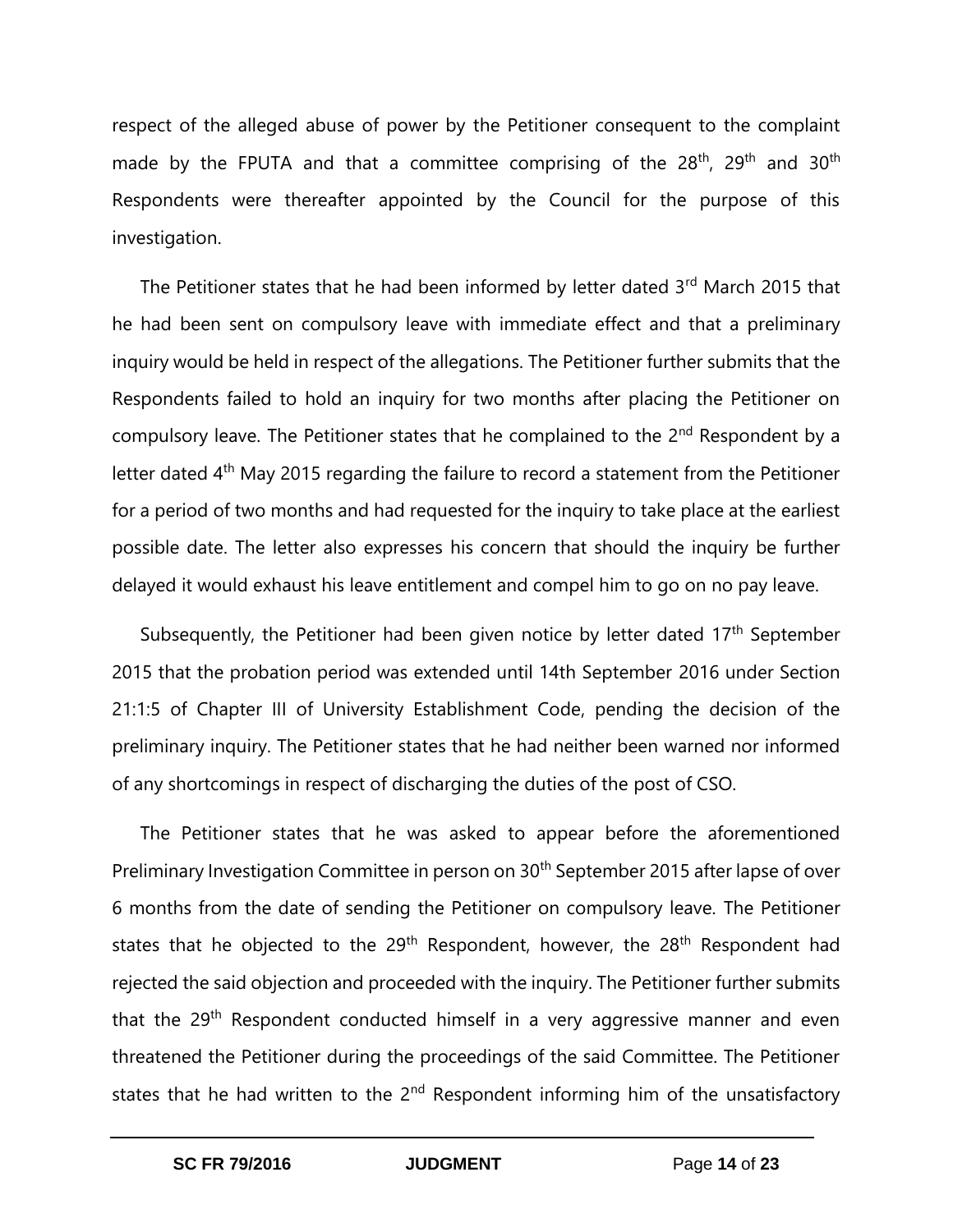manner in which the Preliminary Investigation had been conducted and requested the tape recordings of the proceedings to be preserved.

The Petitioner states that after examining the documents that established the alleged charges against the Petitioner, which were in the possession of the said Committee, he had requested another opportunity to make oral representation before the aforesaid Committee. This request had been rejected and he was directed to tender written submissions by letter dated  $13<sup>th</sup>$  October 2015 which states that the Petitioner may examine all relevant document on prearranged date and time prior to the 20<sup>th</sup> October 2015 and that he may further submit any facts or evidence before the  $27<sup>th</sup>$  of October, which will be taken into account by the Committee. In response to the Petitioner's request to make further submissions before the Committee, he was informed by letter dated 16<sup>th</sup> October that he may make submissions to the Committee in written form prior to the 27<sup>th</sup> of October. Accordingly, the Petitioner had filed written submissions on 25<sup>th</sup> October 2015.

The Petitioner states that he later came to know he was found guilty of all charges which were reproduced above. However, the Petitioner states that the charge F regarding the taking of 30 cloaks stating that it is to be used at a function to be held at the Dental Faculty was not a charge levelled against him and as such, he could not place any material before the Committee to prove his innocence.

The Petitioner states that his salary for the month of December was suspended without any notice and when he had requested for the same, he was informed by Bursar's letter dated 18<sup>th</sup> January 2016 that the Petitioner's salary was suspended with effect from 28<sup>th</sup> November 2015 consequent to the letter received from the Non-Academic Establishments, which letter had not been annexed to the same.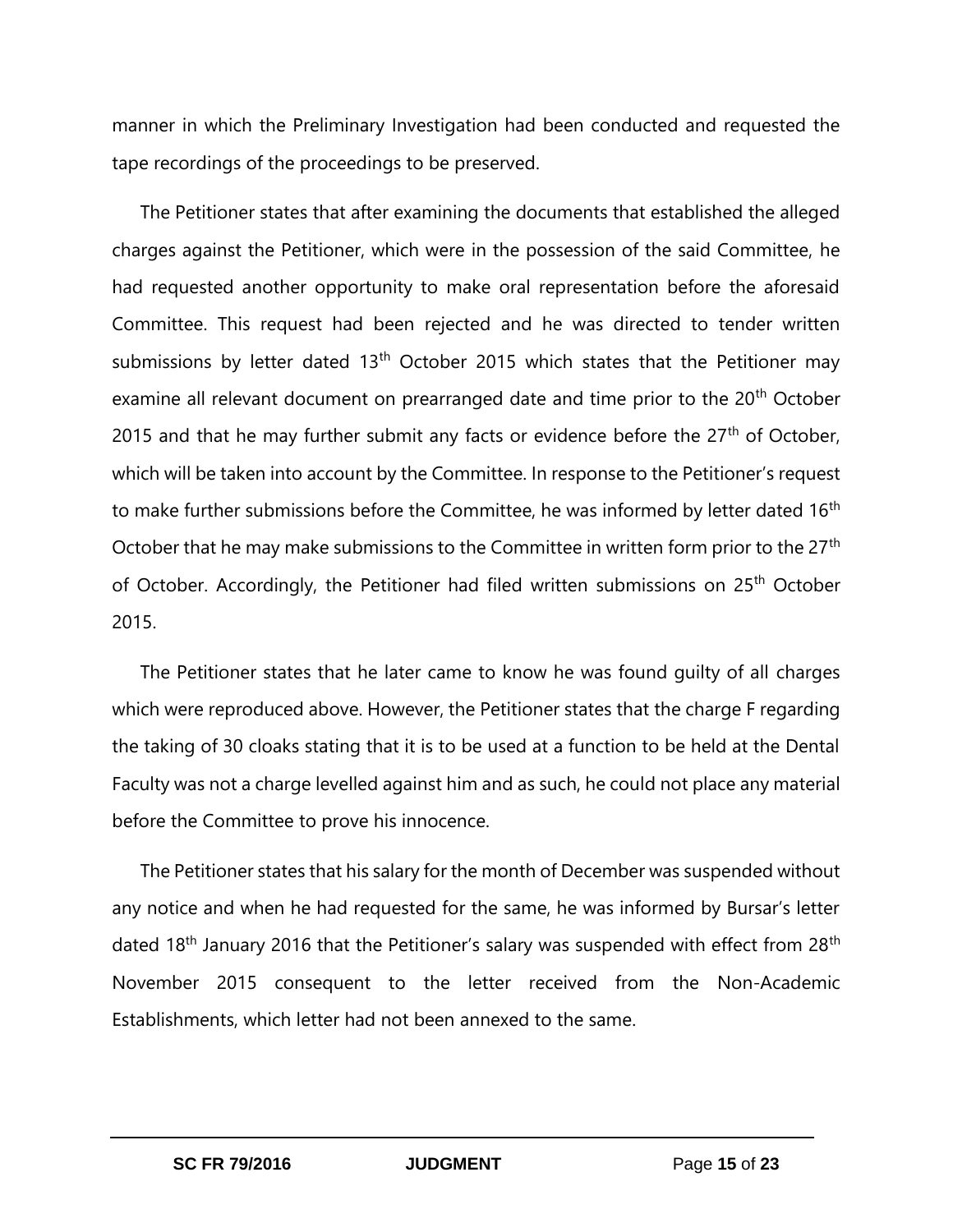The Petitioner had thereafter requested the  $2<sup>nd</sup>$  Respondent to inform him of the reasons for the suspension of salary whereby the Petitioner was informed by the 2<sup>nd</sup> Respondent that the Governing Council had decided to terminate the services of the Petitioner based on the findings and recommendations of the Fact-Finding Committee with effect from 28<sup>th</sup> November 2015 under the relevant provisions of the UGC Establishment Code.

The Petitioner further states that as the preliminary inquiry included the  $29<sup>th</sup>$ Respondent who was a member of the FPUTA that made the purported allegations, it violates rules of natural justice. The Petitioner also states that as the Petitioner was appointed as CSO by the UGC, the Governing Council lacks the authority to terminate his services. Based on the above submissions, the Petitioner claims that his Fundamental Rights guaranteed under Article 12(1) and Article 14(1)(g) of the Constitution have been violated.

### **Validity of the decision to terminate services**

In deciding upon the merits of this case, I find it pertinent to examine the first matter of contention which is the claim by the Petitioner that the Governing Council does not have the authority to terminate the services of the Petitioner as the Petitioner was promoted to the position of CSO by the UGC. I find that this matter has been addressed by the evidence presented to this Court in the form of the letter dated 20<sup>th</sup> January 2016 sent by the UGC in response to the decision of the Governing Council to terminate the services by the Petitioner. The relevant portion of the letter has been reproduced below for ease of reference:

*"This is in reference to your letter dated 14.1.2015 seeking concurrence of the UGC to terminate the services of Mr. N K Sooriyabandara, Chief Security Officer attached to your University.*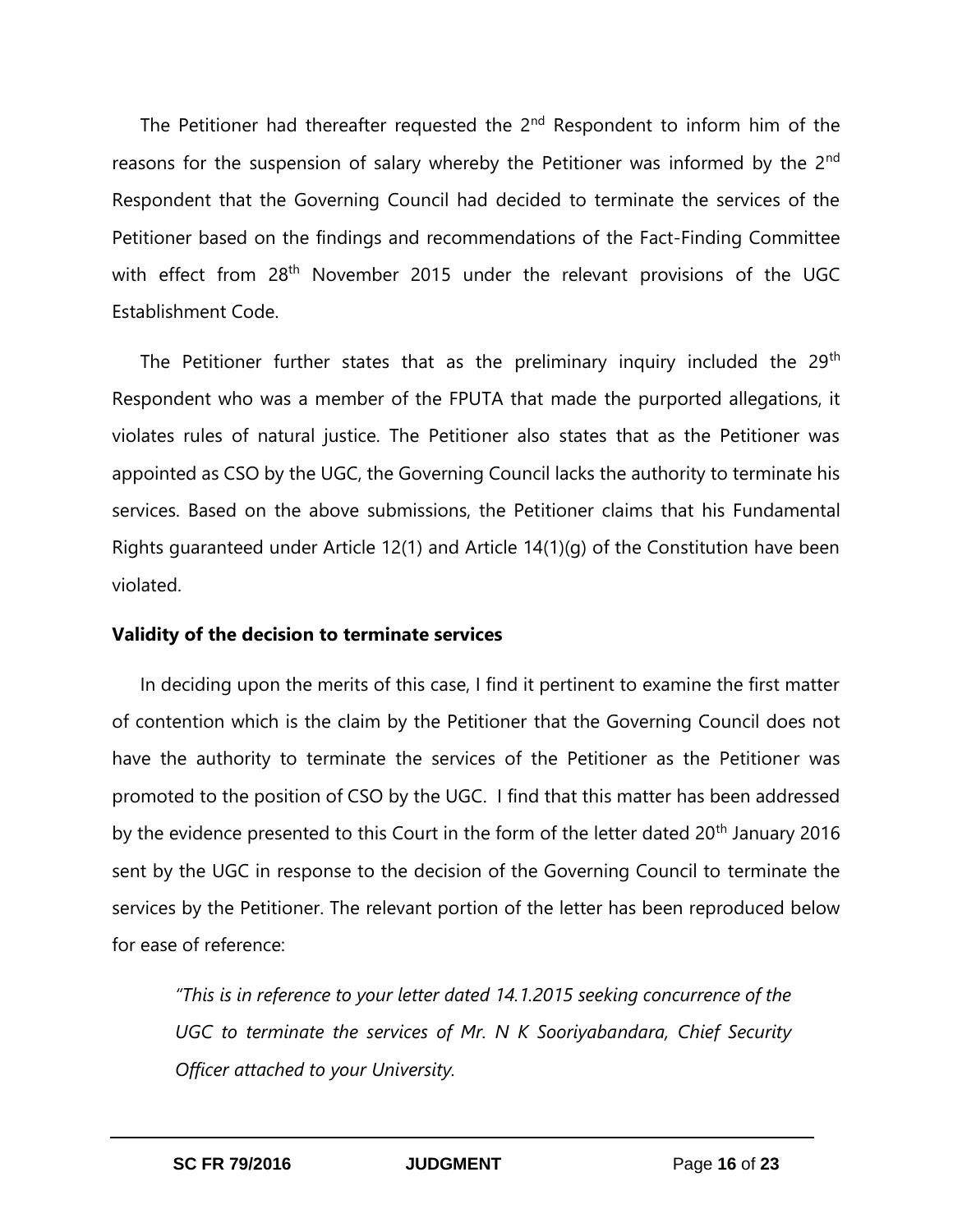*In this regard, I would like to draw your kind attention to the direction laid down in the 2nd proviso of Section 75 of the Universities Act No.16 of 1978, the Governing Authority has the power over holder of any post at its employment at any time be suspended, dismissed or compulsory retired. On the other hand, in terms of Section 45(2)(xii), the Council can suspend, dismiss or otherwise punish persons in the employment of a University.*

*Therefore, concurrence of the UGC is not needed to be acquired in the case of Mr. N K Sooriyabandara Chief Security Officer since the Council, University of Peradeniya is vested with the required authority"*

For the purposes of determining the validity of the dismissal of the Petitioner, the relevant sections of the Universities Act must be examined. Section 75 concerns the retirement of persons other than teachers. In terms of suspension or dismissal of such persons, subsection 2 states as follows:

*(a) the Commission or the governing authority of any Higher Educational Institution to which the holder of such post is attached or in the case where such person is attached to a Higher Educational Institute, the governing authority of the Higher Educational Institution to which such institute is affiliated may based on the recommendations of the Institute suspend the holder of such post pending an inquiry by the Commission or such governing authority or the Institute, as the case may be, for misconduct, inefficiency or dereliction of duty; or*

*(b) where such holder of post is found guilty after such inquiry, the Commission, the governing authority of the Higher Educational Institution to which such person is attached or in the case where such person is attached to a Higher Educational Institute, the governing authority*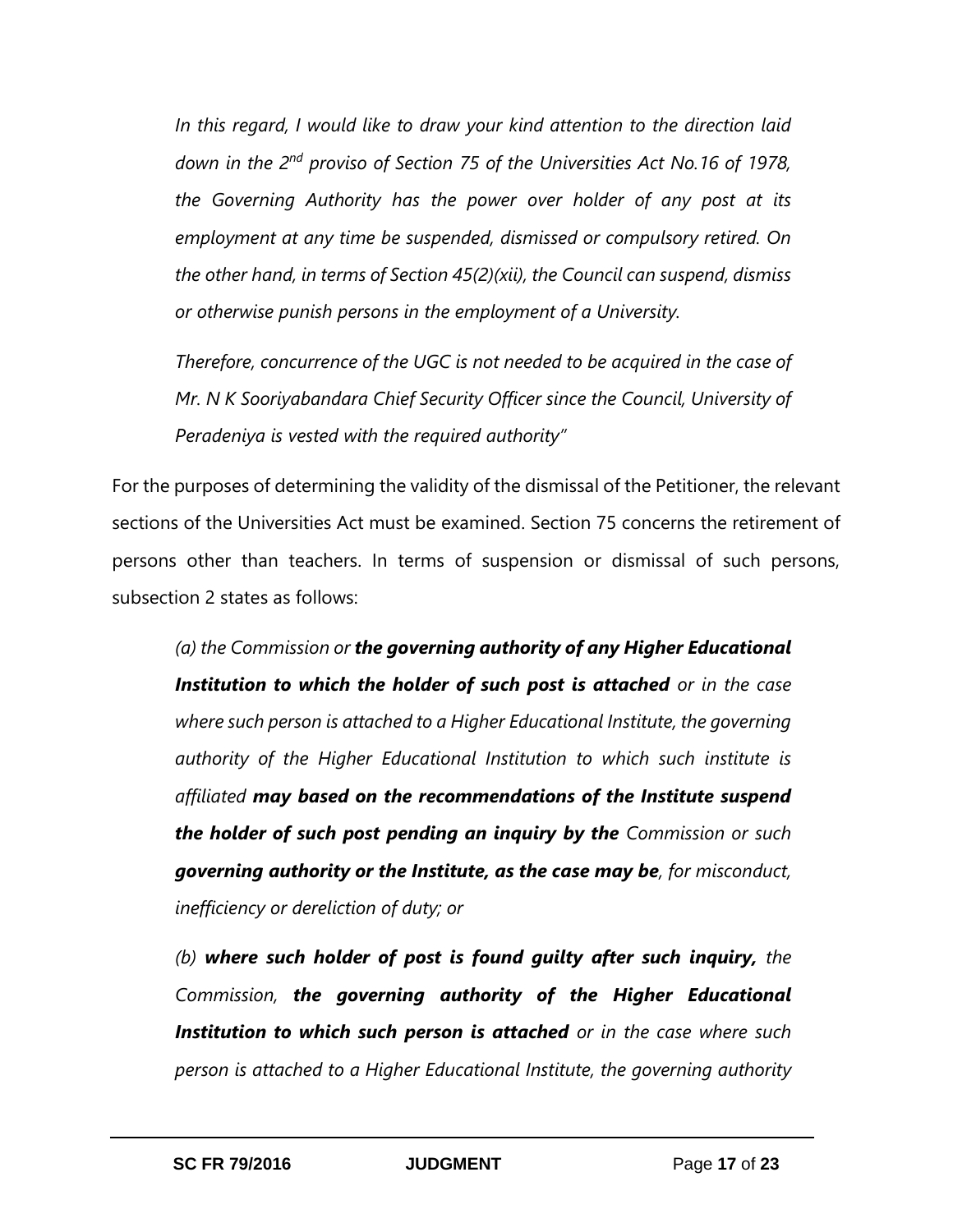*of the Higher Educational Institution to which such Institute is affiliated, as the case may be, may on resolution adopted by the Commission or the governing authority of the relevant Higher Educational Institution, dismiss or compulsorily retire the holder of such post.*

(Emphasis added)

In addition to the above, Section 45 of the Universities Act specifies the powers of a Council of a University and includes in Section 45(2) that a Council may exercise, perform, and discharge the powers, duties and functions pertaining to specific matters, including the following:

*(xii) to appoint persons to, and to suspend, dismiss or otherwise punish persons in the employment of, the University:*

Based on the above, The Governing Council of the University as the governing authority is indeed authorized to suspend, investigate, and terminate services of the Petitioner. As such, the University has followed an extra step of reaching out to the 30<sup>th</sup> Respondent for the termination of the services of the Petitioner.

I must also note that it is unreasonable to expect the UGC to intervene in all matters regarding dismissal of all employees of universities. It is impractical given the sheer number of persons employed by universities around the country and it would be an extremely inefficient mechanism that also undermines the authority exercised by each individual university over their respective employees. Considering all, the response of the UGC is correct according to the law applicable.

This was evidenced by Order of the Court of Appeal of case **K.G. Eranda Wijesiri v University of Kelaniya CA/WRIT/App No.756/2007 in minutes dated 15.10.2010**, in which a similar matter concerning a petitioner who was attached to the University of Kelaniya in the position of CSO. The university conducted a preliminary investigation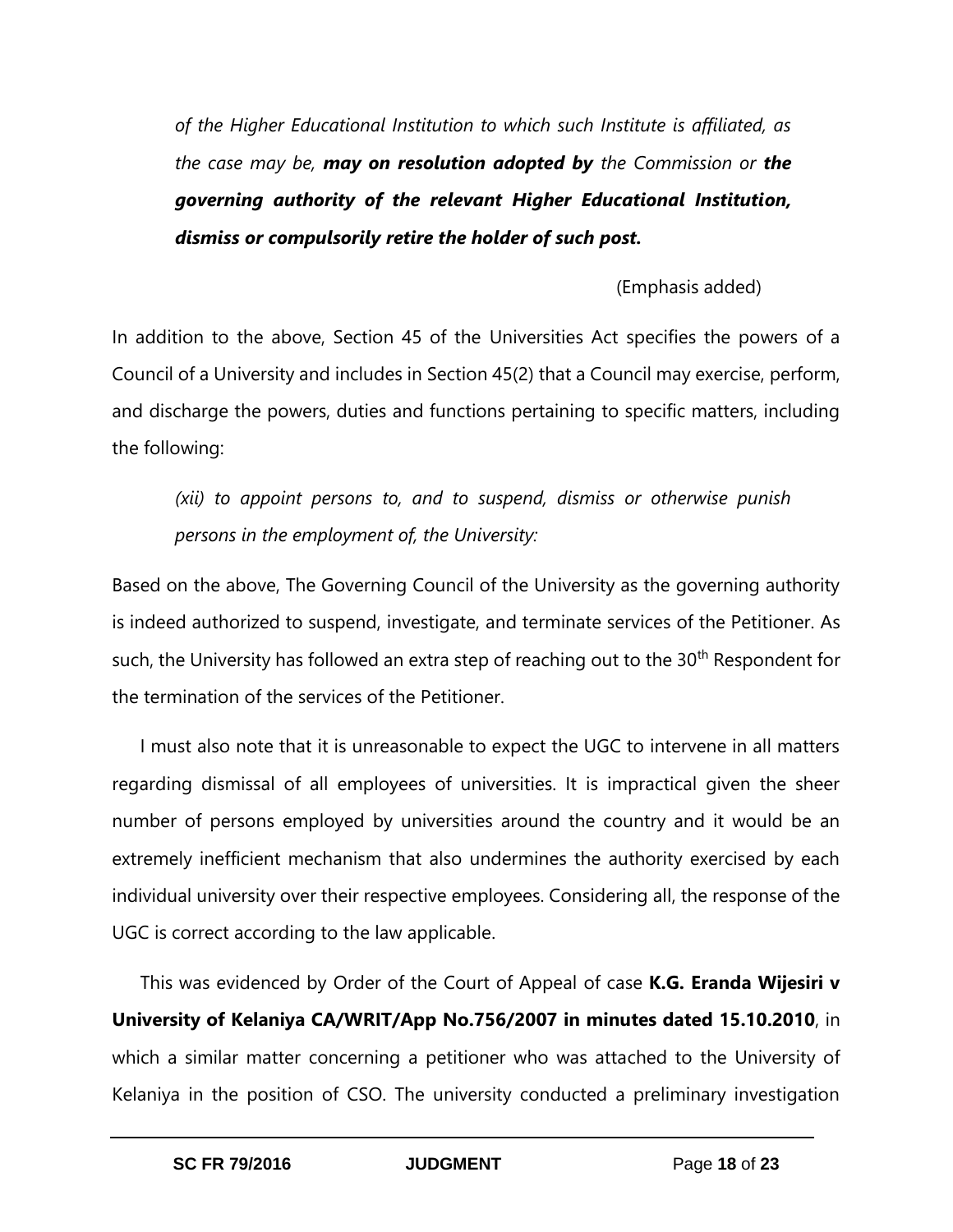following which the university decided to interdict the petitioner of said case. The petitioner sought a writ of certiorari quashing the relevant charge sheets and prohibiting the proceedings of the disciplinary inquiry. In addressing the petitioner's challenge that the university was not the disciplinary authority upon whom the power to terminate his services was vested, the Court of Appeal assessed Section 8(1), Section 45(2)(i)(ix), Section 71(2) and Section 75, all of which are relevant to the instant case. The Learned Justice S. Sriskandarajah came to the conclusion that when an officer is attached to a Higher Educational Institution, the governing authority of said Institution has the power to deal with the officer on disciplinary matters.

Upon perusal of the above case, I find that in the instant case I am of the same view as the views expressed by the Court of Appeal in the above case, following careful examination of the same provisions pertaining to the specific circumstances of the instant case.

I am of the view that the above explanation sufficiently addresses the concern in confirming that the Governing Council was vested with the authority to come to the decision of terminating the services of the Petitioner

### **Violation of Rules of Natural Justice**

While the Governing Council of the University is vested with the authority to conduct an inquiry and to terminate the services of the Petitioner, the exact manner in which the inquiry was conducted must be examined due to the concerns raised by the Petitioner. In terms of the inclusion of the 29<sup>th</sup> Respondent as a member of the Committee, the Petitioner raised the concern that the principles of Natural Justice have been violated. This is given that the 29<sup>th</sup> Respondent is a member of the FPUTA, which is the party that requested for a disciplinary inquiry in respect of alleged abuse of power by the Petitioner.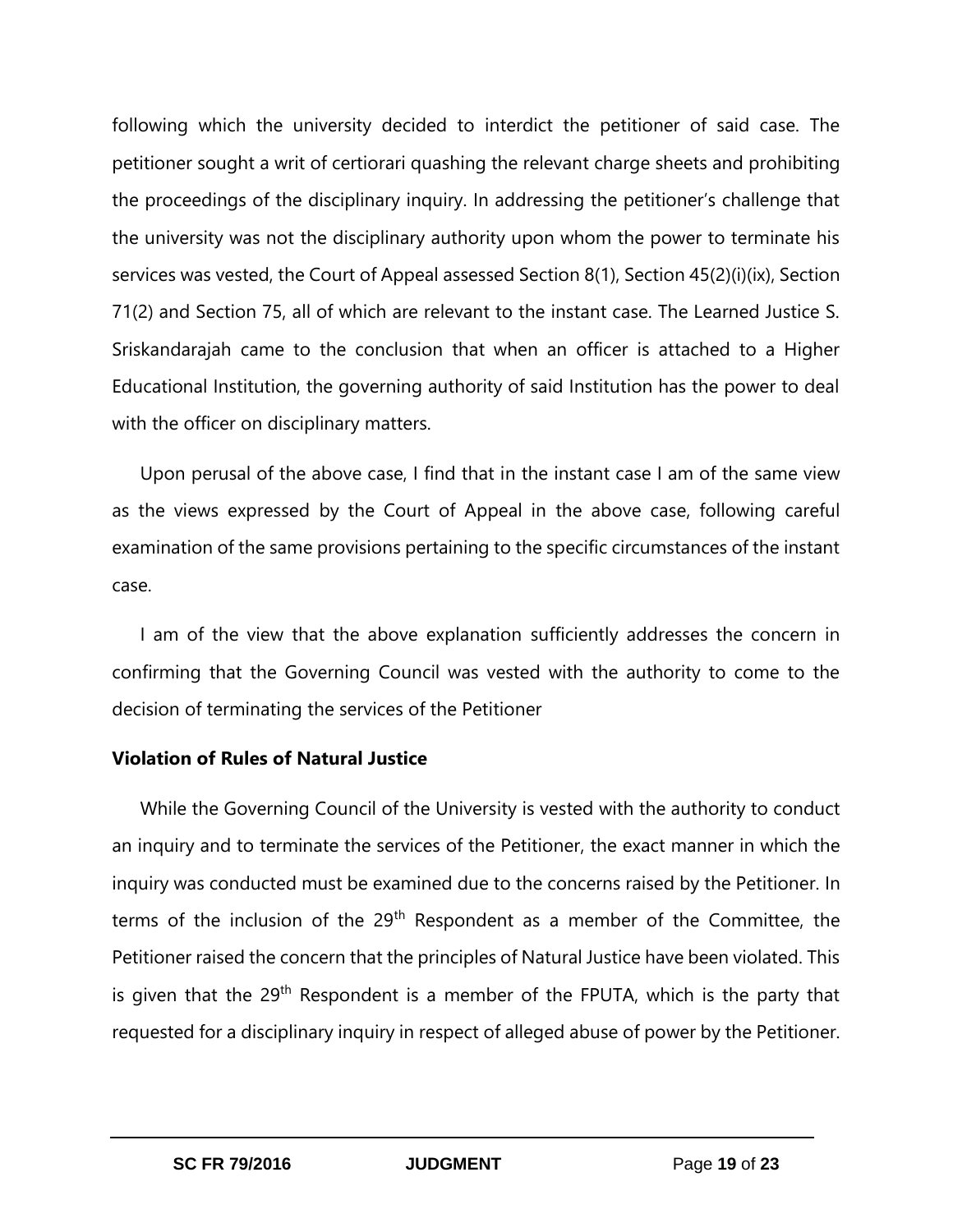In assessing the Report of the Fact-Finding Committee (annexed as "P9" of the record), the Committee seems to have considered witness statements and available records in coming to a unanimous decision. The Report recommends that the petitioner should not be confirmed in the post of CSO. It must be further noted that the Governing Council, in arriving at the decision to terminate the Services of the Petitioner at its 448<sup>th</sup> Meeting (the minutes of which has been annexed as "1R14" of the record), has referred exclusively to the report of the fact-finding committee and the recommendations available in the same.

As the sole consideration in the decision to terminate the services of the Petitioner was based on the findings of the Fact-Finding Committee, I find it pertinent to examine whether the rules of Natural Justice have been violated by the inclusion of the 29<sup>th</sup> Respondent as one of the Committee members.

As expounded upon in the case of **R. v. St Edmundsbury BC ex p. Investors in Industry Commercial Properties Ltd. (1985) 1 WLR 1168,** it is an accepted fact that in terms of administrative decision, a standard of bias similar to that of judicial decisions must be followed.

This Court recognizes that personal relationships, business interests, political affiliations may give rise to reasonable suspicion or a real danger of bias. The standard required of bias in situations similar to that of the instant case can be found upon examination of **Allison v. General Council of Medical Education and Registration (1894) 1 QB 750** which referred to the decision given in **Leeson v Council of Medical Education and Registration [1889] 43 Ch D 366.**

In determining bias, the test that is presently applicable is the real likelihood test which is based on the operative principle that justice must not only be done but must be seen to be done. In **R. v. Gough (1993) 2 All ER 724** Lord Goff held as follows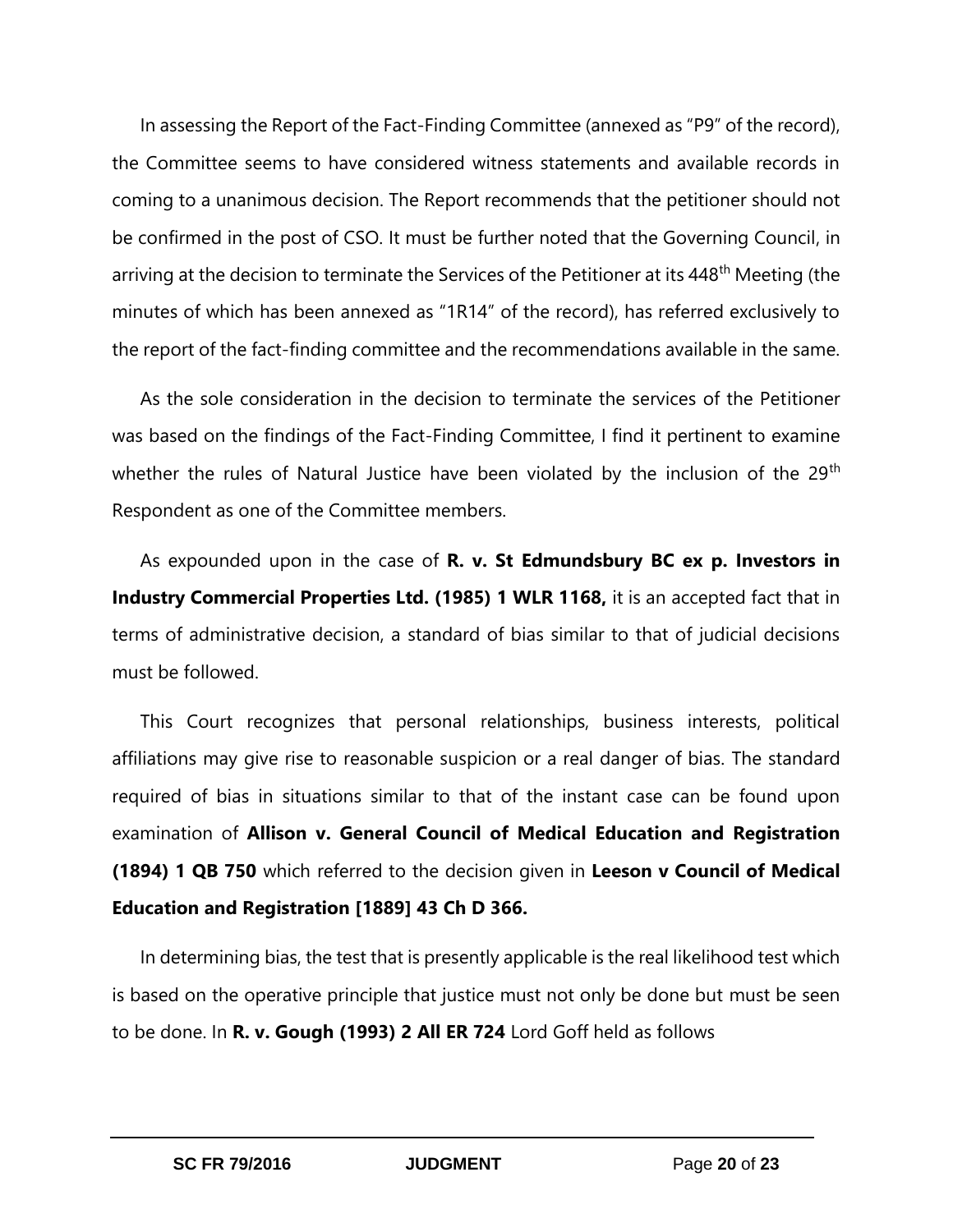*"I think it is possible, and desirable, that the same test should be applicable in all cases of apparent bias, whether concerned with justices or other members of inferior tribunals, or with jurors, or with arbitrators…Furthermore, I think it unnecessary, in formulating the appropriate test, to require that the court should look at the matter through the eyes of a reasonable man, because the court in cases such as these personifies the reasonable man; and in any event the court has first to ascertain the relevant circumstances from the available evidence, knowledge of which would not necessarily be available to an observer in court at the relevant time. Finally, for the avoidance of doubt, I prefer to state the test in terms of real danger rather than real likelihood, to ensure that the court is thinking in terms of possibility rather than probability of bias. Accordingly, having ascertained the relevant circumstances, there was a real danger of bias on the part of the relevant member of the tribunal in question, in the sense that he might unfairly be regarded (or have unfairly regarded) with favour, or disfavor, the case of a party to the issue under consideration by him."*

(Emphasis added)

In this case Lord Goff also held that,

*"it is not necessary that actual bias should be proved…the inquiry is directed to the question whether there was such a degree of possibility of bias on the part of the tribunal that the court will not allow the decision to stand".*

In furthering the above, the Court of Appeal case of **Re Medicaments and Related Classes of Goods (No. 2) (2001) 1 WLR 700,** states as follows:

*"The court must first ascertain all the circumstances which have a bearing on the suggestion that the judge was biased. It must then ask whether those*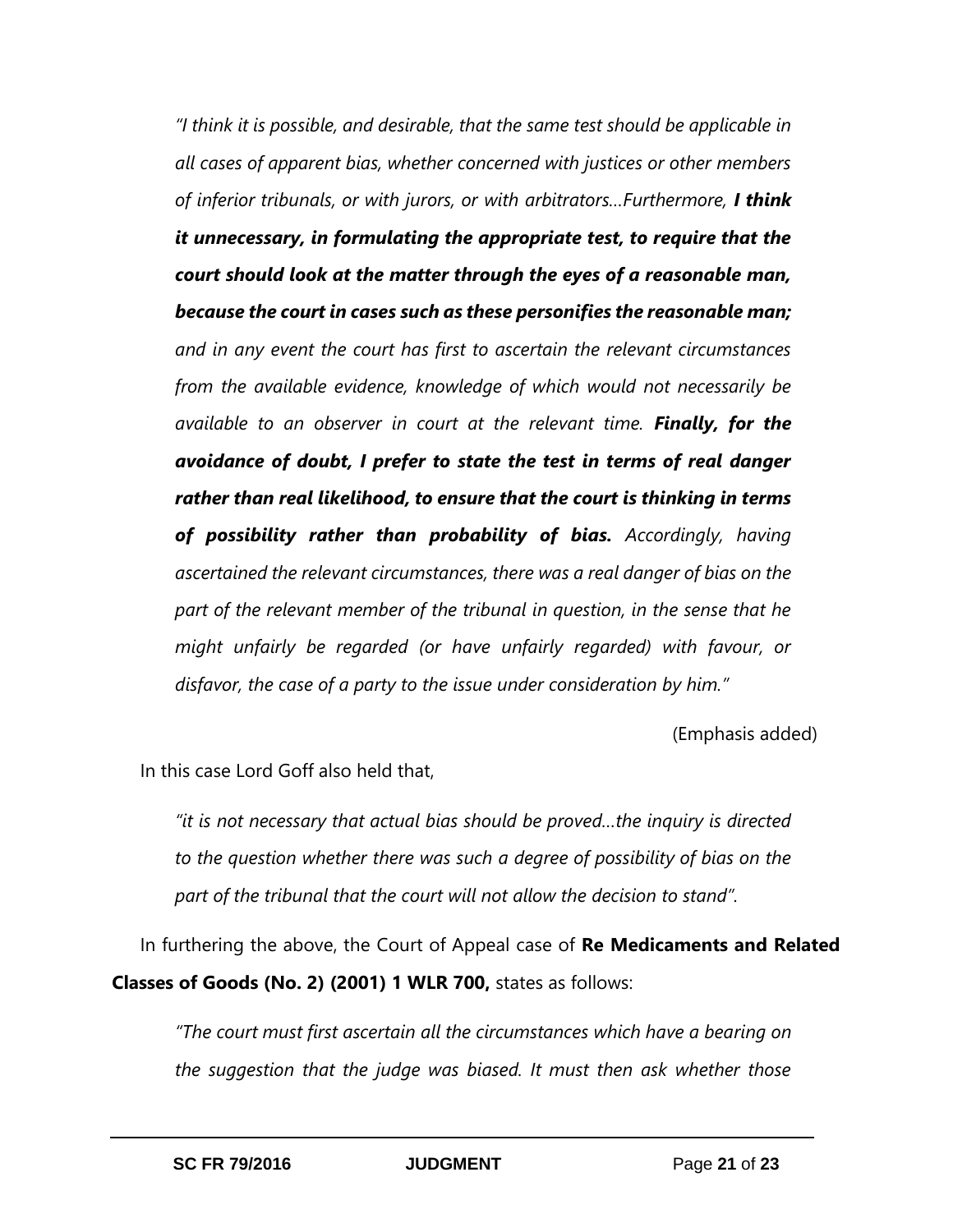*circumstances would lead a fair-minded and informed observer to conclude that there was a real possibility, or a real danger, the two being the same, that the tribunal was biased."* 

### This reformulation of the test in **R. v. Gough** was approved by the House of Lords in **Porter v. Magill (2002) 2 AC 357**.

In applying the above views to the instant case, It is my view that in terms of assessing bias based on personal interest, it is apparent that the 29<sup>th</sup> Respondent has no pecuniary interest in this matter. Nevertheless, this Court recognizes that personal relationships, business interests, political affiliations may give rise to reasonable suspicion or a real danger of bias. As was understood in the case of **Allison v General Council of Medical Education and Registration**, not all such affiliations lead to the same conclusion. In this case**,** the Court of Appeal of England considered the fact that the member in question had resigned from the organization 2 months prior to the complaint having been made in deciding that there was no such danger of bias. However, in the present dispute, the 29<sup>th</sup> Respondent continued as a member of the FPUTA throughout the period of the inquiry.

While this does not amount to actual bias, the circumstances as it stands does not aid the appearance of justice being done as it may indicate a danger of bias on the part of the 29<sup>th</sup> Respondent. However, I am in no means disregarding the severity of the allegations levelled against the Petitioner and the fact that the Petitioner was acting in the capacity of a probationer.

### **Decision**

While it is not contested that the Respondent is entitled to terminate the services of the Petitioner during the probationary period, based on the consideration above, it is apparent that the decision by the Respondents is based on the inquiry by the Preliminary